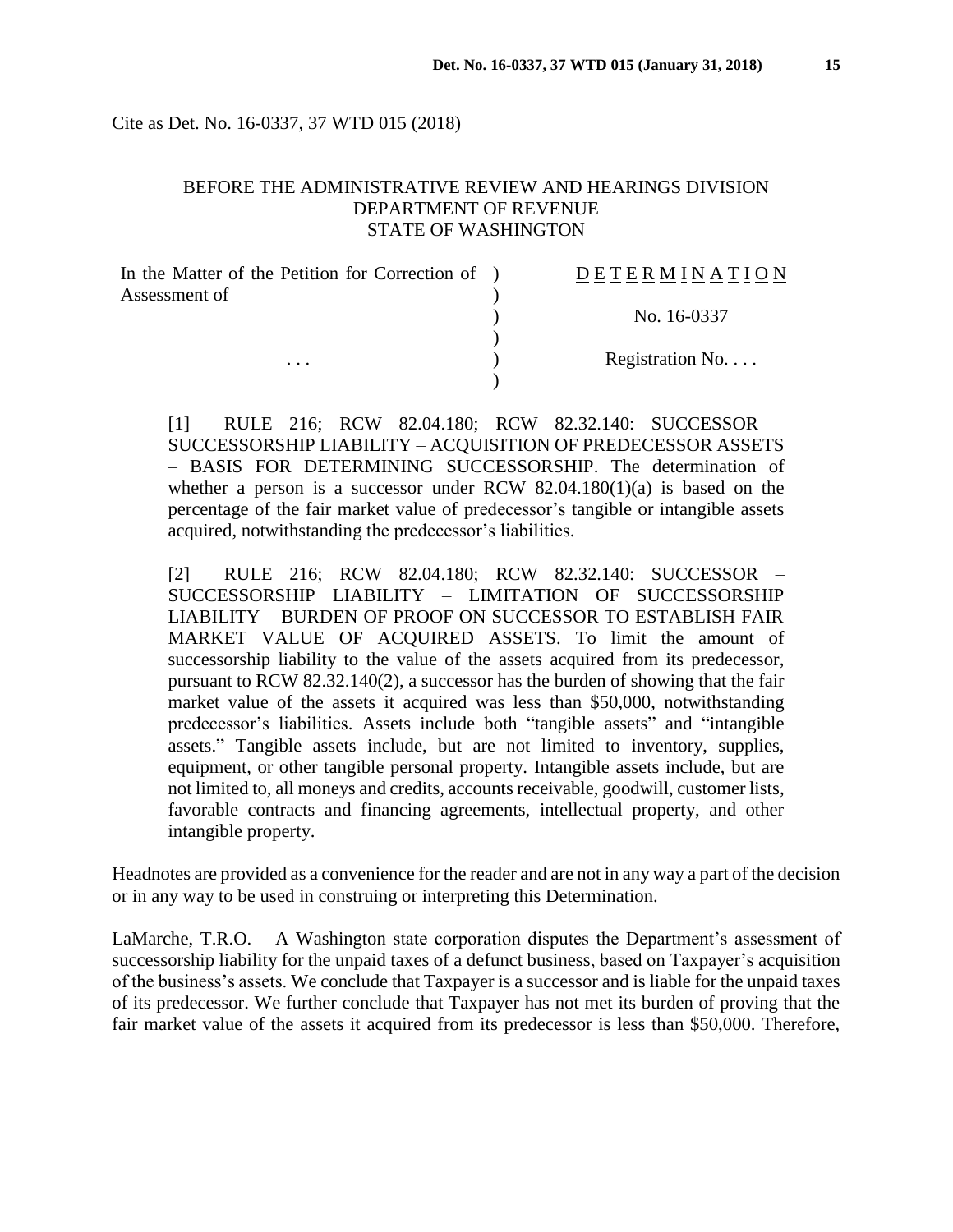Taxpayer may not limit its successorship liability to the fair market value of the acquired assets. We deny the petition. $<sup>1</sup>$ </sup>

### ISSUES

- 1. Under RCW 82.32.140(1), RCW 82.04.180(1), and WAC 458-20-216 (Rule 216), is Taxpayer liable as a successor for the unpaid taxes of a business whose assets it acquired?
- 2. If Taxpayer is a successor pursuant to RCW 82.04.180(1) and Rule 216, has it established that the fair market value of the assets it acquired from its predecessor is less than \$50,000, thereby limiting the amount of successorship liability to the value of those assets, pursuant to RCW 82.32.140(2) and Rule 216(5)(c)?

### FINDINGS OF FACT

. . . (Taxpayer) is a Washington corporation that provides telephone answering, messaging, and dispatch services. The Compliance Division (Compliance) of the Department of Revenue (Department) assessed Taxpayer as a successor to the tax liability of . . . (Predecessor), for the periods of January 1, 2006, through March 31, 2010, and January 1, 2011, through July 31, 2015.

Predecessor owned and operated a sole proprietorship, registered with the Department on April 1, 1988, with Tax Registration Account No. . . ., which provided telephone answering and messaging services. Predecessor closed her tax registration account on January 8, 2015. (Compliance Response to Petition (Compliance Response), Exhibit A.) The Department issued Tax Warrant No. . . . in the amount of  $\$ \dots$  against Predecessor, filed with . . . Court on November 16, 2011, for the tax periods from January 1, 2006, through March 31, 2010. (*Id*., Exhibit B.) The Department issued a second warrant, Tax Warrant No. . . . in the amount of \$ . . . against Predecessor, filed with . . . Court on September 15, 2015, for the tax periods from January 1, 2011, through July 31, 2015. (*Id*., Exhibit C.)

Taxpayer was formed in January 2015, and filed its registration with the Washington Secretary of State on January 6, 2015, listing . . . , Predecessor, as registered agent and president of the company. (*Id.*, Exhibit D.)

On January 8, 2015, [Predecessor] submitted a Business License Application (BLA) to the Department on behalf of Taxpayer, listing herself as the president and sole officer with 100% ownership. (*Id.*, Exhibit E.) The BLA listed the same business address and phone number as Predecessor and indicated that Taxpayer performed the same kind of services as Predecessor. (*Id*., Exhibits E & F.) The BLA also lists Predecessor's Tax Registration Account No... as a previous business. (*Id*., Exhibit E.)

On March 3, 2015, the electronic banking information used by Predecessor to make payments toward the Predecessor's tax warrant was changed to that of Taxpayer. (*Id.*, Exhibit G.) Using that

 $\overline{a}$ 

<sup>&</sup>lt;sup>1</sup> Identifying details regarding the taxpayer and the assessment have been redacted pursuant to RCW 82.32.410.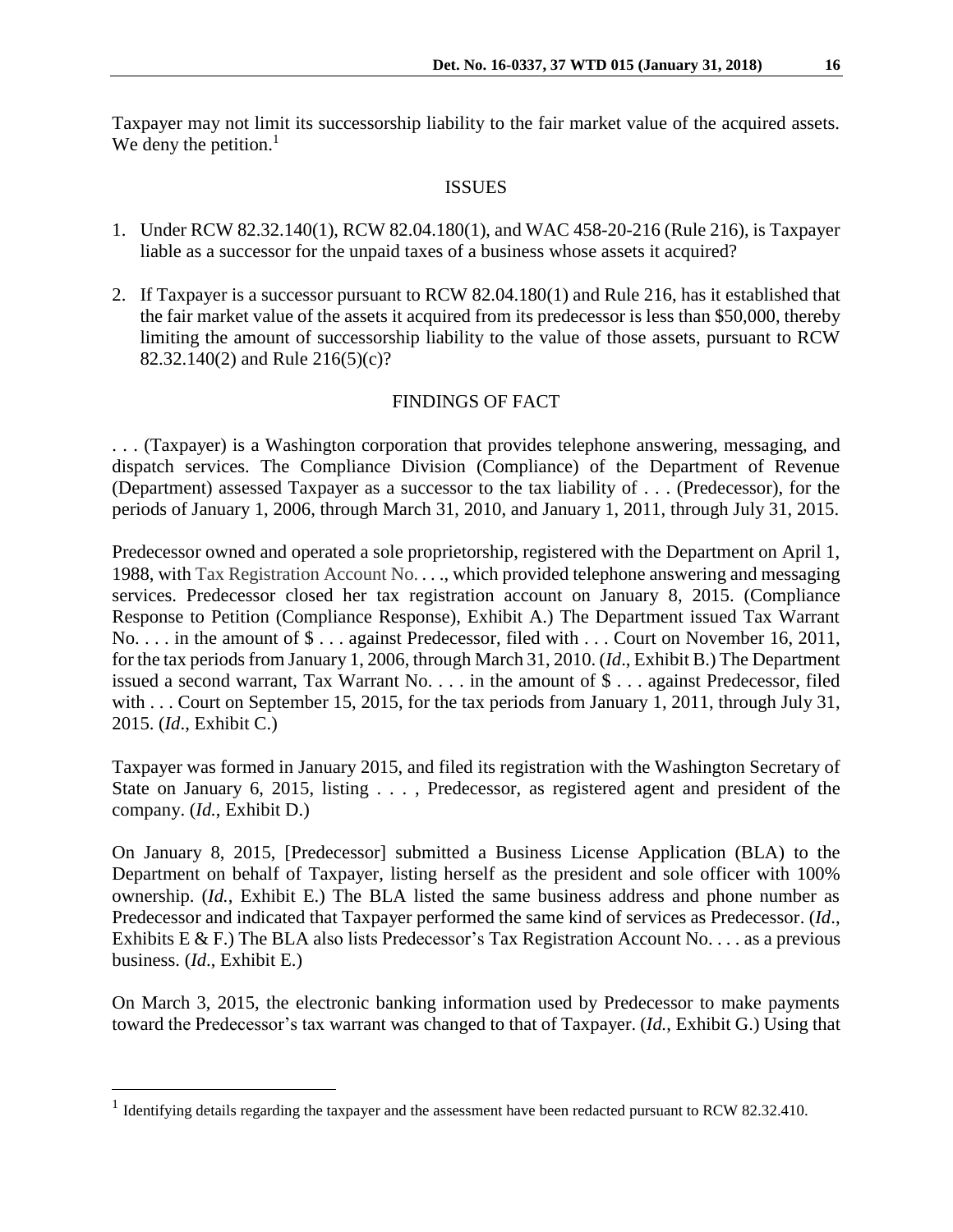account, Taxpayer made \$ . . . in payments from March 3, 2015, through August 21, 2015, towards Predecessor's tax warrant.

Compliance issued a successorship liability assessment against Taxpayer on October 13, 2015, in the amount of \$ . . . , representing tax due, excluding penalties and interest, with a due date of November 12, 2015. Taxpayer filed a petition for correction on October 21, 2015.

In a letter dated December 10, 2015, . . . (President), who succeeded [Predecessor] as Taxpayer's president in January 2015, described the circumstances surrounding Taxpayer's acquisition of Predecessor's assets. *See* Compliance Response, Exhibit M. He explained that [Predecessor] was his grandmother, and that he previously worked for Predecessor for four years writing invoices, but did not have financial decision-making authority or authority to write checks for Predecessor during that time. *Id.* It became apparent to him that there were significant problems with Predecessor's financial affairs and that the business was not being run well. *Id.* He and his grandmother, . . . , jointly decided that he would take over the business, with the goal of making it viable. *Id.* 

President stated, in part, "There was no written or verbal understanding that I would provide [Predecessor] with any compensation for transferring the business to me." *Id.* President indicated that his intent was only that Taxpayer would manage the business and satisfy Predecessor's outstanding accounts payable to its contractors, but that Taxpayer would not assume Predecessor's tax liability. *Id.* President stated that when Taxpayer acquired Predecessor, Predecessor had little to no net value, with outstanding lease payments for Predecessor's computer server totaling \$ . . . , outstanding telephone bills of \$ . . . , and an unpaid bill for an information technology technician of \$ . . . . *Id.* 

President assumed management of Taxpayer on January 8, 2015, and initially held 20% ownership, while [Predecessor] held 80%. *Id.* President stated that in conjunction with a later business license renewal, his mother, . . . , succeeded him as president. *Id.* He became vice-president, and [Predecessor's] ownership was reduced to 10%. *Id.* He stated that [Predecessor] is part-owner of Taxpayer in name only, and that since the inception of Taxpayer in January 2015, she has not signed any checks and is in no way involved in financial decision-making for Taxpayer. *Id.* He stated that [Predecessor] now works as an employee of the company, but only answers service calls for customers. *Id.* 

A telephone hearing was held on January 21, 2016, in which Taxpayer indicated that it acquired the assets of Predecessor in January 2015, that there was no exchange of money, and that there was no written sales contract for the transaction.

In email correspondence dated April 16, 2016, Taxpayer provided a desk appraisal conducted by . . . (Appraiser), an auctioneer and appraiser located [out-of-state], which stated that the fair market value of Predecessor's tangible assets, including telephones, computers, computer peripherals, office furniture and other items, was \$ . . . . Appraiser included his professional profile with the appraisal, which indicated he was a graduate of the Certified Appraiser's Guild of America, was versed in the Uniform Standards of Professional Appraisal Practice, and indicated other bona fides to support his qualification to conduct appraisals. However, the appraisal does not detail the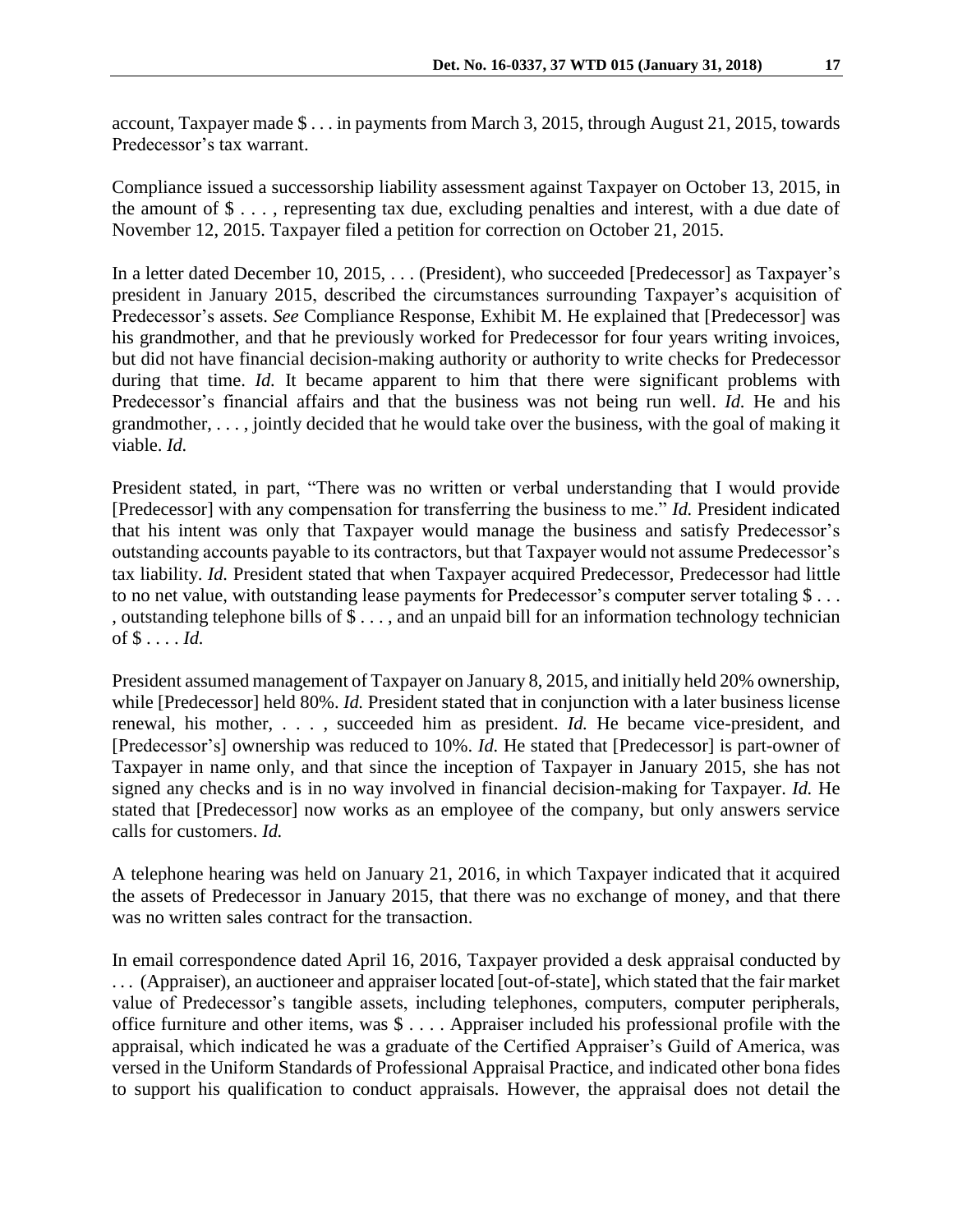valuation methodology used, or discuss comparable assets or other information used by Appraiser to value the tangible assets.

Appraiser did not address Predecessor's intangible assets in the appraisal.

In its April 16, 2016, correspondence, Taxpayer also provided a copy of [Predecessor's] 2013 federal form 1040 tax return, showing gross business receipts of \$ . . . , and expenses of \$ . . . . Taxpayer also provided a summary through December 2013, of all of Predecessor's accounts receivable.

Gross annual income for Predecessor for 2014 was \$ . . . . The gross annual income for Taxpayer for 2015, after it acquired Predecessor's assets, was \$ . . . .

# ANALYSIS

RCW 82.04.180 sets out the definition of a "successor" as follows:

(1) "Successor" means:

(a) Any person to whom a taxpayer quitting, selling out, exchanging, or disposing of a business sells or otherwise conveys, directly or indirectly, in bulk and not in the ordinary course of the taxpayer's business, more than fifty percent of the fair market value of either the (i) tangible assets or (ii) intangible assets of the taxpayer;  $\dots$ 

(Emphasis added.) Rule 216, the Department's rule administering successorship, mirrors the statute. *See* Rule 216(2). Here, Taxpayer acquired all of Predecessor's assets, including both tangible assets and intangible assets, which constitutes "more than fifty percent of the fair market value" of either Predecessor's tangible assets or intangible assets. Although Predecessor had significant debt in the form of her own tax liability as a sole proprietor, as well as unpaid leases and other business expenses, RCW 82.04.180(1)(a) is clear on its face, and indicates that the basis for determining whether a person is a successor is based solely on the percentage of assets acquired, notwithstanding the predecessor's liabilities.

RCW 82.32.140 addresses the tax liability of successors, and states as follows:

(1) Whenever any taxpayer quits business, or sells out, exchanges, or otherwise disposes of more than fifty percent of the fair market value of either its tangible or intangible assets, any tax payable hereunder shall become immediately due and payable, and such taxpayer shall, within ten days thereafter, make a return and pay the tax due, unless an extension is granted under RCW 82.32.080.

(2) Any person who becomes a successor shall withhold from the purchase price a sum sufficient to pay any tax due from the taxpayer until such time as the taxpayer shall produce a receipt from the department of revenue showing payment in full of any tax due or a certificate that no tax is due. If any tax is not paid by the taxpayer within ten days from the date of such sale, exchange, or disposal, the successor shall become liable for the payment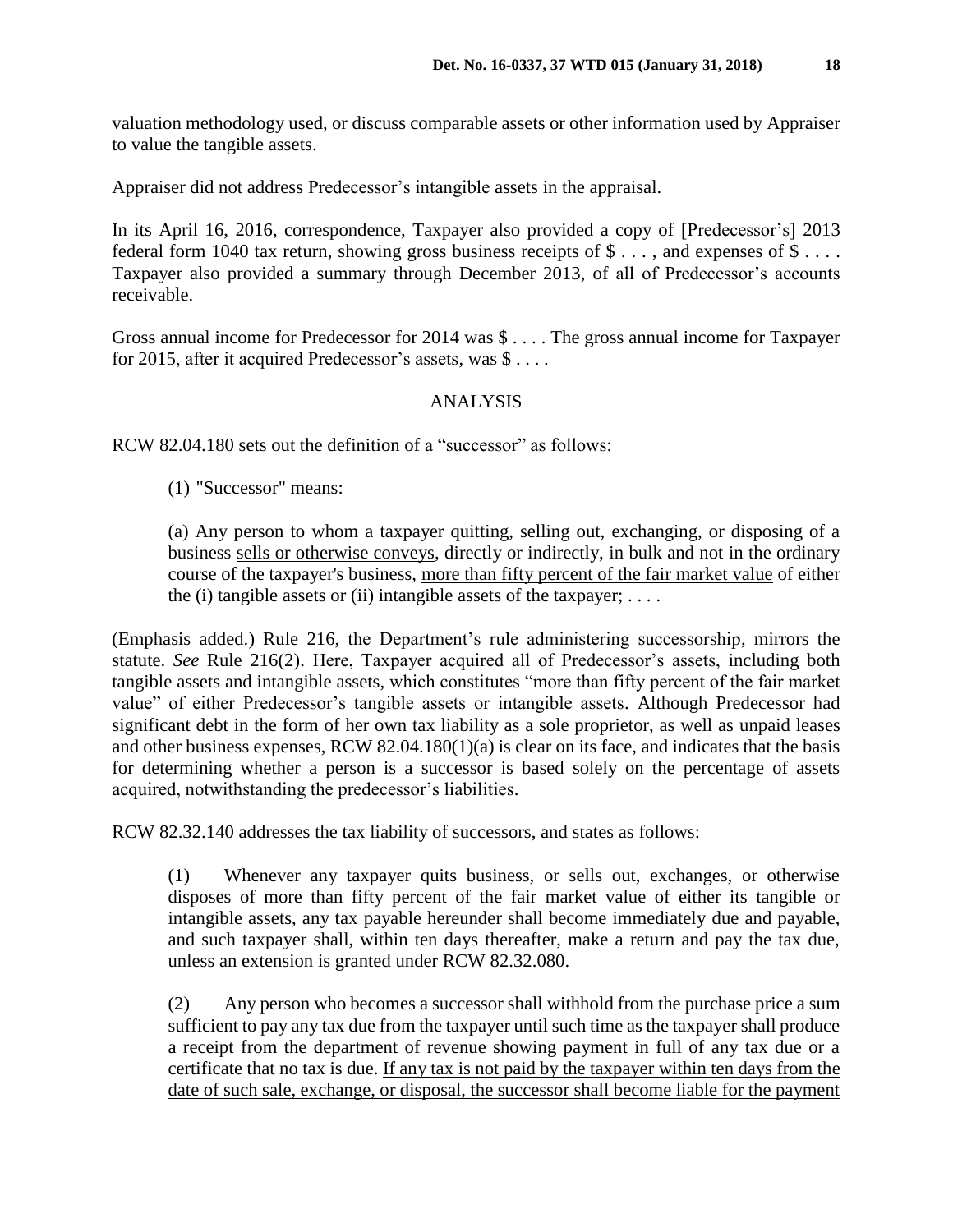of the full amount of tax. If the fair market value of the assets acquired by a successor is less than fifty thousand dollars, the successor's liability for payment of the unpaid tax is limited to the fair market value of the assets acquired from the taxpayer. The burden of establishing the fair market value of the assets acquired is on the successor. . . .

(Emphasis added.) *See also* Rule 216.

We address the legislative intent underlying RCW 82.32.140 in Det. No. 14-0153, 33 WTD 534 (2014), and explain,

The effect of RCW 82.32.140 is to place on the successor of a business the burden of providing for any outstanding tax liability incurred by its predecessor, and thereby to make the successor secondarily liable for such tax. *Tri-Financial Corp. v. Dep't of Revenue*, 6 Wn. App. 637, 640 (1972). The successor provisions enacted by the legislature are intended to ensure the collection of excise taxes remaining unpaid by a taxpayer who quits, sells out, exchanges, or otherwise disposes of his business or stock of goods. *Id*. at 642. The definition of successorship is not read narrowly. Det. No. 85-215A, 1 WTD 13 (1986); citing *Tri-Financial Corp.*, 6 Wn. App. 637.

Here, Predecessor owed taxes to Washington State that she did not pay before her business assets were acquired by Taxpayer. Taxpayer has not shown that Predecessor paid her state taxes within ten days after the date of acquisition. Therefore, notwithstanding President's assertions that Taxpayer did not intend to become liable for Predecessor's taxes, Taxpayer became liable for the payment of the full amount of tax after ten days from the date of its acquisition of Predecessor's assets. RCW 82.32.140. However, because Taxpayer is a "successor" as defined in RCW 82.04.180, Taxpayer is *not* liable for interest or penalties associated with Predecessor's tax liability. RCW 82.32.140; Rule 216(5)(a).

Although we have concluded that Taxpayer is liable as a successor for Predecessor's unpaid tax liability, in certain circumstances successors may limit the amount of their liability for a predecessor's taxes. If a taxpayer proves that the assets it acquired from its predecessor had a fair market value less than \$50,000 at the time of acquisition, the taxpayer's successorship liability for its predecessor's unpaid tax is limited to the fair market value of those assets. RCW 82.32.140(2); Rule  $216(5)(c)$ . We note that for purposes of RCW 82.32.140(2) and Rule  $216(5)(c)$ , Taxpayer has the burden of establishing the fair market value of the assets it acquired from Predecessor.

Rule 216 defines tangible and intangible assets as follows:

#### 3) **What are tangible and intangible assets for purposes of this rule?**

- (a) **Tangible assets.** "Tangible assets" include, but are not limited to, materials, supplies, merchandise, inventory, equipment, or other tangible personal property.
- (b) **Intangible assets.** "Intangible assets" include, but are not limited to, all moneys and credits including mortgages, notes, accounts, certificates of deposit; tax certificates; judgments; state, county and municipal bonds; bonds of the United States and of